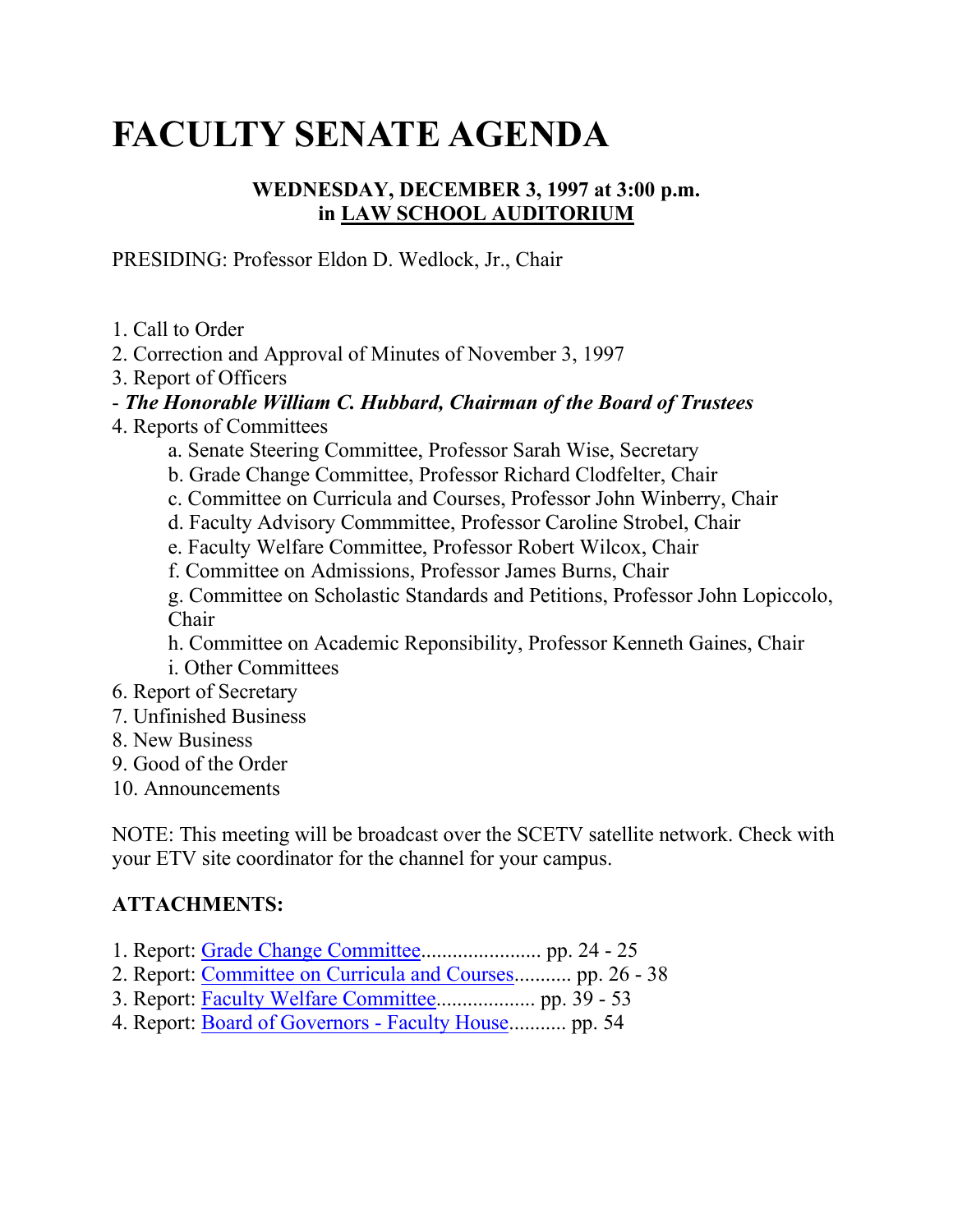Sarah Wise Secretary WISE@GWM.SC.EDU

All materials **except** grade change report and parts of curricula and courses report are or soon will be on the World Wide Web under**: http://www.sc.edu/faculty/index.html**

### **FACULTY SENATE MEETINGS**

- **February 4, 1998 - 3:00 p.m. - Law School Auditorium**
- **March 4, 1998 - 3:00 p.m. - Law School Auditorium**
- **April 1, 1998 - 3:00 p.m. - Law School Auditorium**
- **April 28, 1998 - Following General Faculty Meeting (Which starts at 2:00 p.m.)- Law School Auditorium**

### **GENERAL FACULTY MEETING**

**April 28, 1998 - 2:00 p.m. - Law School Auditorium**

#### **Committee Meeting Dates**

- • **Admissions: 2:00 p.m. on 12/5/97**
- • **University Athletics Advisory: 4:00 p.m on 12/17/97, 1/21/98, 2/18/98, 3/18/98,**
- **4/15/98, and 5/28/98**
- • **Bookstore:**
- • **Curricula and Courses: 2:00 p.m. on 12/5/97, 1/9/98, 2/13/98, 3/13/98(?), and 4/3/98**
- • **Disability Affairs:**
- • **Faculty Advisory Committee:**
- • **Faculty Budget:**
- • **Faculty Welfare:**
- • **Grade Change: 3:30 p.m. on 1/15/98, 2/12/98, 3/5/98, and 4/2/98**
- • **Instructional Development: None scheduled at present. Subcommittees are meeting.**
- • **Libraries:**